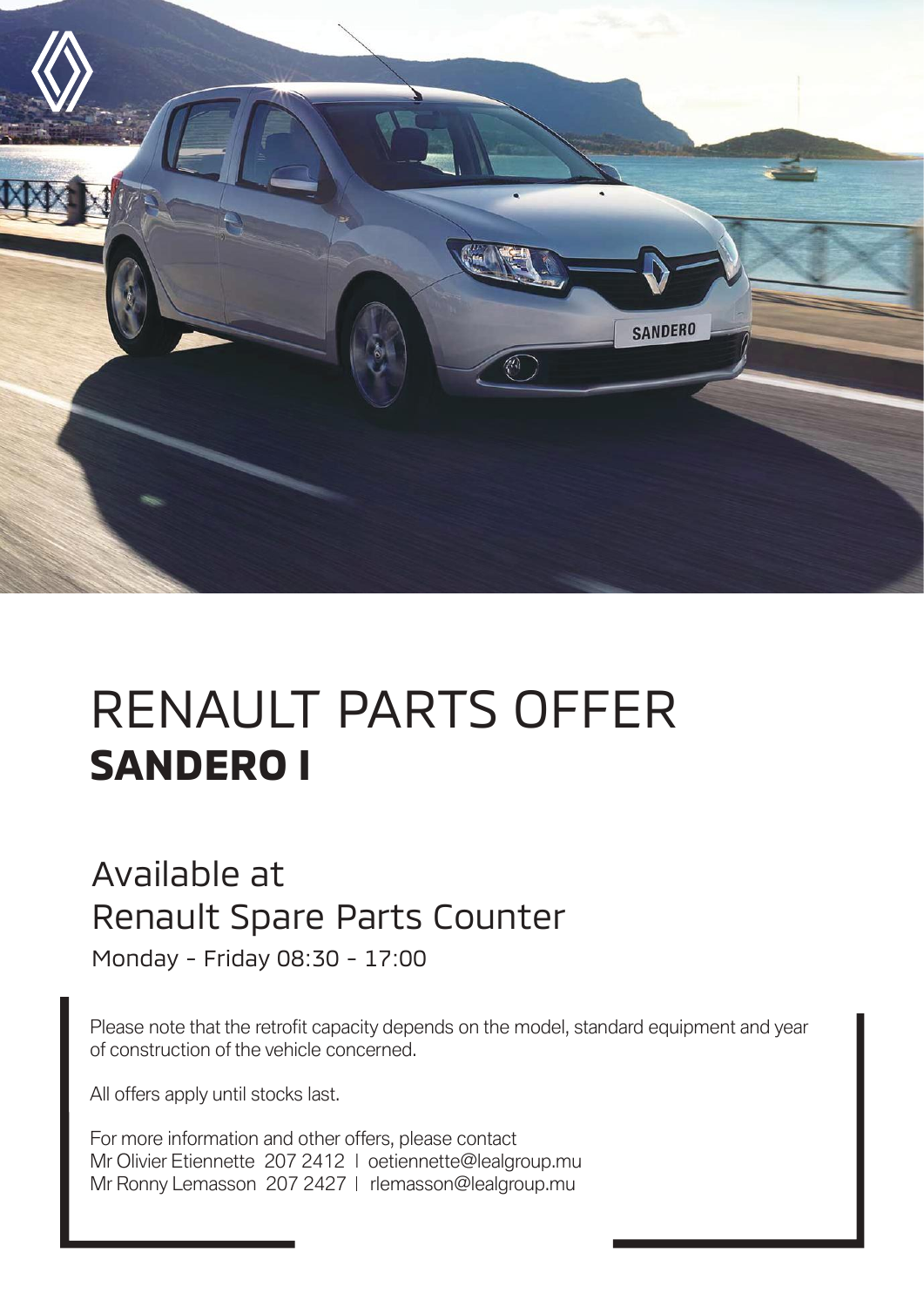

## **SANDERO I**

| Part No.   | <b>Part Description</b>            | Model                | Qty            | <b>Unit Normal</b><br>Price (Rs) | $\frac{0}{0}$ | <b>Unit Special</b><br>Price (Rs) |
|------------|------------------------------------|----------------------|----------------|----------------------------------|---------------|-----------------------------------|
| 7701477024 | KIT DE DISTRIBUTION                | <b>BSOD</b>          | 4              | 2,634                            | 40%           | 1,580                             |
| 7701477517 | KIT COURROIE AXS                   | <b>BSOD</b>          | $\overline{2}$ | 4,451                            | 40%           | 2,670                             |
| 7703080122 | <b>CLIP MAINTIEN</b>               | <b>BSOD</b>          | 1              | 70                               | 40%           | 42                                |
| 8200115114 | EMBLEME                            | <b>BSOD</b>          | $\mathbf{1}$   | 1,980                            | 40%           | 1,188                             |
| 8200598964 | <b>COURROIE ACCESSOIRE</b>         | <b>BSOD</b>          | $\mathbf{1}$   | 1,076                            | 50%           | 538                               |
| 8200769215 | <b>BRAS BALAI ESSUIE</b>           | <b>BSOD</b>          | 1              | 1,589                            | 50%           | 795                               |
| 7700433414 | ECLAIREUR PLAQUE                   | <b>BSOD</b>          | $\mathbf{1}$   | 1,101                            | 50%           | 551                               |
| 788376119R | <b>BUTEE TRAPPE CARBURANT</b>      | <b>BSOD</b>          | $\mathbf{1}$   | 380                              | 50%           | 190                               |
| 8200420742 | TAMPON ELASTIQUE ex204600          | <b>BSOD</b>          | 1              | 7,766                            | 50%           | 3,883                             |
| 7703081054 | <b>CLIP MAINTIEN</b>               | <b>BSOD</b>          | 30             | 102                              | 50%           | 51                                |
| 6001550291 | <b>COLLECTION ROTULE AXIALE</b>    | <b>BSOD</b>          | $\overline{2}$ | 3,960                            | 80%           | 792                               |
| 7701477694 | ALTERNATEUR 100A                   | <b>BSOD</b>          | 1              | 24,747                           | 80%           | 4,949                             |
| 6001547768 | <b>COLL SOUFLLET INTERIEUR DRT</b> | <b>BSOD</b>          | $\mathbf{1}$   | 6,893                            | 80%           | 1,379                             |
| 6001549321 | SUPPORT FEU A/BROUILLARD D         | <b>BSOD</b>          | $\mathbf{1}$   | 2,149                            | 80%           | 430                               |
| 6001551322 | <b>TRAVERSE EXTREME AV</b>         | <b>BSOD</b>          | $\mathbf{1}$   | 6,186                            | 80%           | 1,237                             |
| 6001551834 | DOOR W/OUT HOLES RR RH             | <b>BSOD</b>          | $\mathbf{1}$   | 12,884                           | 80%           | 2,577                             |
| 6001551890 | <b>BOUCLIER ARR</b>                | <b>BSOD</b>          | $\overline{2}$ | 12,306                           | 80%           | 2,461                             |
| 7703053936 | RONDELLE PLATE 8                   | <b>BSOD</b>          | $\mathbf{1}$   | 238                              | 80%           | 48                                |
| 8200013994 | COUVERCLE BOITIER CDE VITESSE      | <b>BSOD</b>          | $\mathbf{1}$   | 2,049                            | 80%           | 410                               |
| 8200014088 | JOINT BOITIER CDE VITESSE          | <b>BSOD</b>          | $\mathbf{1}$   | 3,253                            | 80%           | 651                               |
| 8200492861 | <b>MECANISME ESSUIE</b>            | <b>BSOD</b>          | 1              | 33,732                           | 80%           | 6,746                             |
| 8200575641 | <b>BIELLETTE INFERIEURE</b>        | <b>BSOD</b>          | $\overline{2}$ | 3,527                            | 80%           | 705                               |
| 8200651172 | <b>BUTEE TOURNANTE</b>             | <b>BSOD</b>          | 4              | 1,091                            | 80%           | 218                               |
| 8200708891 | <b>ECROU FIX</b>                   | <b>BSOD</b>          | 1              | 141                              | 80%           | 28                                |
| 8200734823 | FEU STOP SURELEVE                  | <b>BSOD</b>          | $\mathbf{1}$   | 2,158                            | 80%           | 432                               |
| 8200735450 | PRESSEUR LT D                      | <b>BSOD</b>          | $\mathbf{1}$   | 915                              | 80%           | 183                               |
| 8200765566 | <b>GROUPE MOTOVENTILATION</b>      | <b>BSOD</b>          | $\overline{2}$ | 16,398                           | 80%           | 3,280                             |
| 8200869036 | <b>BOITIER COMMANDE VITESSE</b>    | <b>BSOD</b>          | 1              | 6,830                            | 80%           | 1,366                             |
| 8200908869 | <b>BOITIER PAPILLON</b>            | BSOD/<br><b>LSOC</b> | $\mathbf{1}$   | 14,256                           | 80%           | 2,851                             |
| 963734704R | COQUILLE RETROVISEUR EXT G         | <b>BSOD</b>          | $\mathbf{1}$   | 1,950                            | 80%           | 390                               |
| 963749127R | <b>COQUILLE RTRV EXT D</b>         | <b>BSOD</b>          | $\mathbf{1}$   | 1,930                            | 80%           | 386                               |
| 397411935R | SOUFFLET TRANSMISSION AV/D         | HSA8/<br>HSMD        | 1              | 3,307                            | 80%           | 661                               |
| 6001547607 | SOUFFLET BOITIER DE DIRECTION      | <b>BSOD</b>          | $\overline{2}$ | 1,498                            | 80%           | 300                               |
| 7701047579 | JOINT BOITIER PAPILLON             | <b>BSOD</b>          | $\mathbf{1}$   | 437                              | 80%           | 87                                |

Price is per unit and includes VAT.